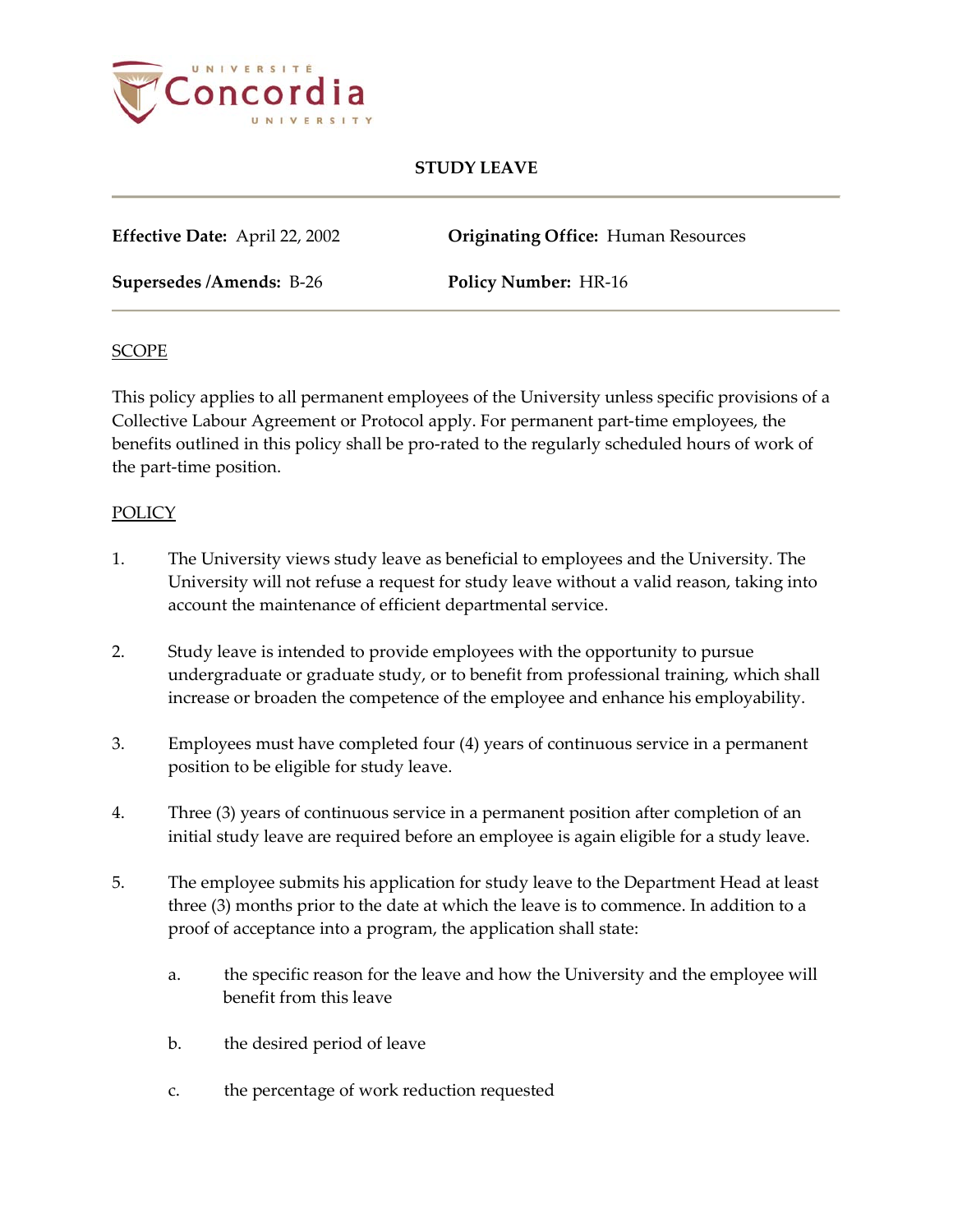

# **STUDY LEAVE**

## Page **2** of **3**

- d. proof of acceptance shall be provided by the employee as soon as it is received and prior to the commencement of the program.
- 6. The Department Head in consultation with Human Resources shall evaluate the application according to the following criteria:
	- a. scope of studies to be completed or of skills to be acquired during the leave
	- b. relevance of skills to be acquired to current duties and/or career advancement
	- c. upgrading of current skills
	- d. extension of course of study already in progress
	- e. years of service
	- f. applicant's work record
	- g. academic standing
	- h. previous leaves
- 7. A study leave shall not exceed twenty-four (24) months but it may be separated to coincide with academic terms not to exceed three (3) calendar years.
- 8. A study leave shall not involve continuous absence from normal duties and responsibilities in excess of 50 %.